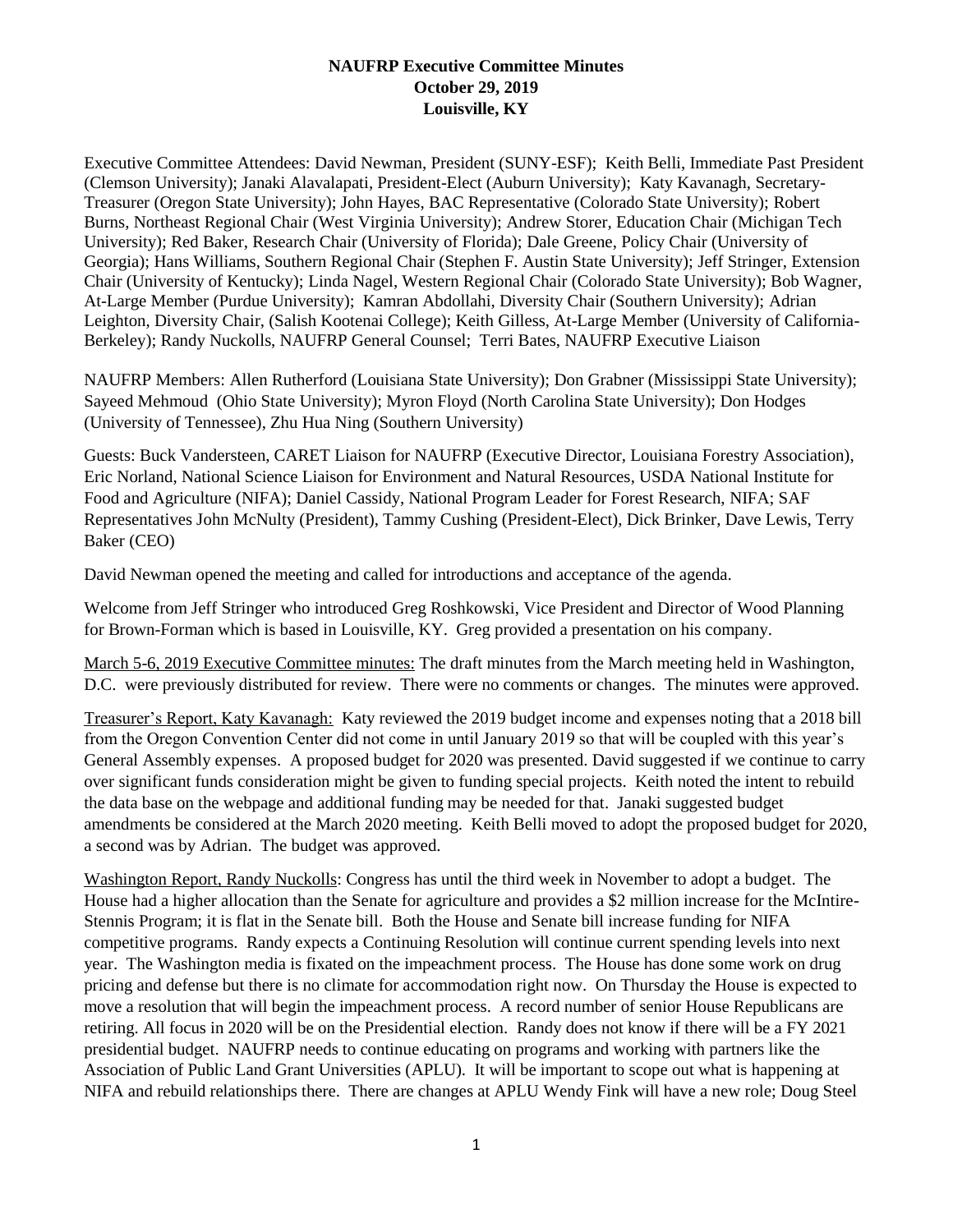will be taking over her role. It will be important for NAUFRP to focus on our relationship with APLU next year. Randy will be attending the APLU annual meeting next month in San Diego.

Research Report, Red Baker: (written report) Red reported on meetings with the USFS and NIFA Program Leaders last March in conjunction with the Executive Committee Meeting in Washington, DC. At that time he and Bob Wagner also met with Michael Goergen from the US Endowment for Forests and Communities to discuss a Research Summit to follow-up on the findings of the Blue Ribbon Commission of Forest and Forest Products: Research and Development in the 21<sup>st</sup> Century. The goal is to bring leaders of forestry together. A draft proposal was developed over the summer which included a Steering Committee to design and implement a Summit. Steering Committee representatives would include representatives from the National Association of State Foresters, National Alliance of Forest Owners, USFS, NIFA, American Forest Foundation, the American Wood Council, Forest Landowners Association, NACASI, US Endowment and NAUFRP. The location envisioned is a centrally located airport hotel and potential timing May 2020. The outcome would be an action plan. An anticipated budget would be about \$37,000 coming from NIFA, USFS and the Endowment. Discussion: recommend fewer than more participants. Reference to the 2006 Summit in Shepherds Town, WVa and BNR Roadmap. Randy should be included on the next Steering Committee call. Consider including NGOs to broaden the focus (i.e., tribes, TNC,). Terri will get Bob a list of the WVa participants. Red said he was seeing interest from southern industry in research. He alsosuggested the idea of a reception/mixer for potential grad students with faculty during the SAF Convention in the future.

Policy Report, Dale Greene: Dale noted that implementation of the 2018 Farm Bill is underway. Current NAUFPR policy issues include the NIFA move out of the DC area to Kansas City. Earlier this year NAFO President Dave Tenny asked NAUFRP to update the Carbon Science Principles letter from 2014 to allow European scientists to add their names. The original letter was sent to EPA Administrator Gina McCarthy. David had a follow-up contact about the letter recently from Ann Bartuska who is now at Resources for the Future; she would like to collaborate further on this with NAUFRP. David said he has invited her to the March 2020 Executive Committee meeting. Dale discussed the effectiveness of Congressional staff visits they have hosted on campus. He feels these are more valuable than Hill visits in DC. They have been doing this for three years and have partnered with the state forestry association and state forestry agency. They are really aiming to get staff from urban areas and are focusing on the importance of markets and how it all affects/impacts water, wildlife, etc., It costs them \$1,000-\$1,500 a head. The visits are planned for 48 hours and they get their undivided attention. There is the possibility of blending in agriculture issues. They are going to include McStennis projects in the future. Randy said it is important to include the university governmental affairs representatives in this process.

Diversity Report, Adrian Leighton: Dr. Zhu Hua Ning of Southern University was formally introduced as a new member of the NAUFRP Diversity National Committee. She is the new Society of American Foresters Diversity Working Group Chair. The 2018 Farm Bill made 1994 institutions eligible for McStennis funding. SKU and Leech Lake Tribal College in Minnesota will be the first recipients. The Farm Bill also made those with Associate Degrees eligible. Adrian said there are 90 students at 1994 institutions pursuing forestry/natural resource degrees; 40 of those are at SKU. He hopes to get Leech Lake interested in participating in NAUFRP. Adrian proposed the ideal of developing a 'Template' of graduate students that have come thru McStennis that would highlight how the program contributes to diversity. An example might be Dr. Stacy Holmes, who is only the second Native American PhD in natural resources/forestry. Adrian participated in a recent meeting of the 1994 institutions which was also attended by USDA Secretary Perdue and NIFA Director Scott Angle. If NAUFRP moves forward with developing a reviewer data base Adrian encouraged including reviewers of diverse backgrounds. An idea might be to create a Native American Advisory Board or present case studies of Native American work on the NAUFRP website. Another idea is a NAUFRP survey looking at who we are trying to recruit and what resources are needed to do so successfully. John said there are disproportionate impacts on the land-grant institutions where 1994 schools become eligible. An example is the hit the University of Montana took as SKU's allocation increased. He is not sure how we handle this. David said Daniel Cassidy is going to talk about the McStennis dollars not being spent – about half of these institutions are the 1890s. John clarified he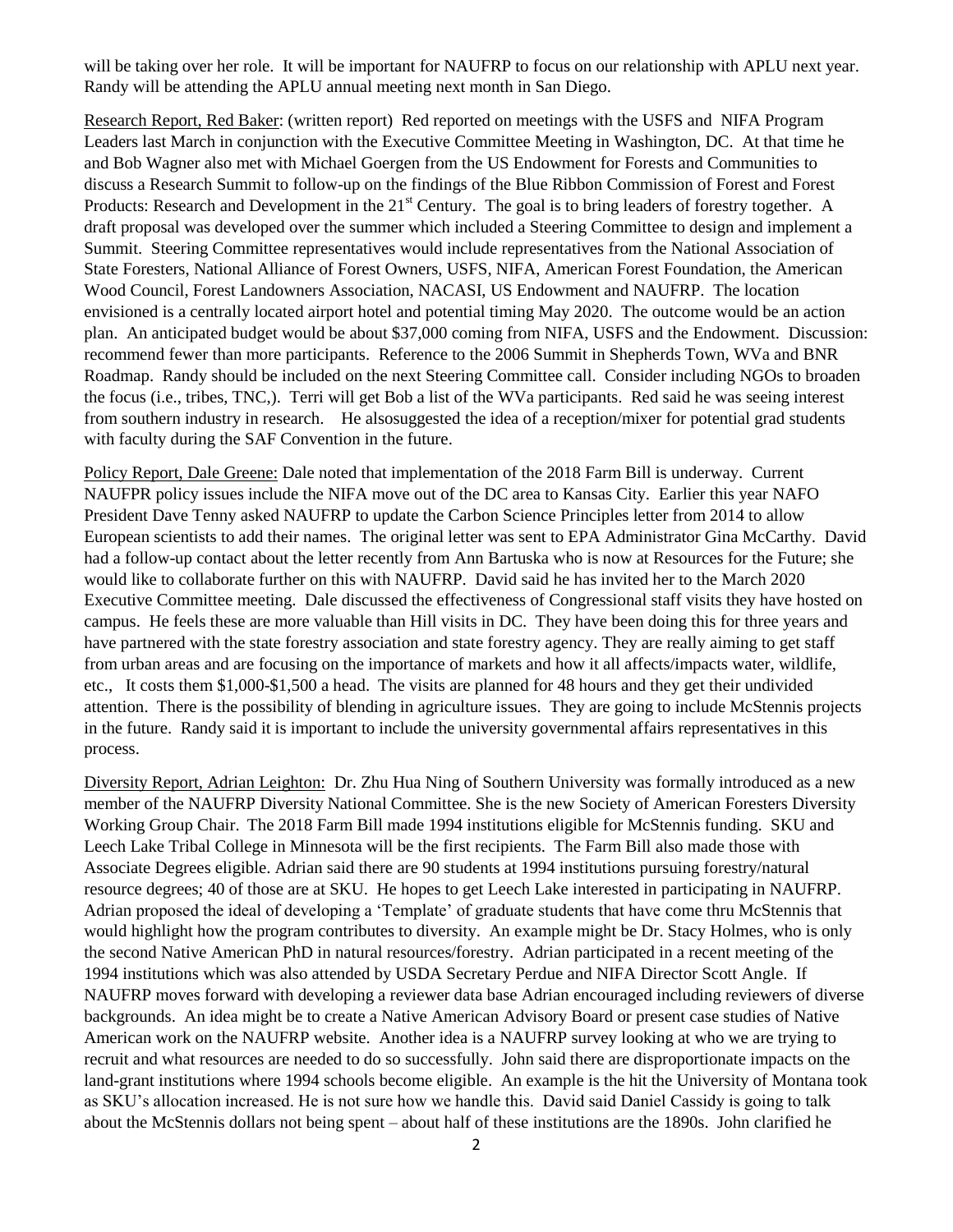supports McStennis allocations to the 1990s, but doesn't want to see the existing institutions penalized. Adrian believes the University of Montana is benefiting from the partnership.

International Report, Linda Nagel: Linda attended the recent IUFRO meeting in Brazil representing Steve Shaler on behalf of NAUFRP at the International Council meeting. Because of a conflict with a presentation she was giving, she missed some of the meeting. Steve is the official NAUFRP representative on the Council. The new IUFRO President is John Parrotta of the US Forest Service; his term is five years. It was suggested he be invited to the March Executive Committee meeting. One topic to discuss with him is how IUFRO can appeal to a broader audience. The next IUFRO meeting will be in Stockholm in 2024. There was discussion about how Council Reps engagement can be stronger. Tom DeLucca is also a member of the International Committee.

Extension Report, Jeff Stringer: Jeff provided a written report. He has reached out to three regional forestry Extension coordinator groups including the newly established North Central coordinators. Please let him know of any western forestry extension groups and/or contacts. Tammy Cushing, Director, National Woodland Owners Association will represent Keith Argow at tomorrow's presentation of the NAUFRP-NWOA Family Forests Education Award. Jeff has also been working closely with Dale Greene on restructuring the Southern Region Extension Forestry (SREF) cooperative.

Education Report, Andrew Storer: Andrew distributed a written report. Time has been allocated during tomorrow's General Assembly meeting for a breakout session on how high school students learn about forestry. This will include a short written survey about activities at different institutions, who is responsible for these activities and how success if measured. He will report back to the NAUFRP membership. The idea is to pull together what people are doing to engage K-12. At a recent meeting the National Association of University Fish and Wildlife Programs (NAUFWP) discussed the Certified Forester Exam. They are in the process of revising their by-laws and there appears to be consensus that certification of wildlife biologists is not very useful except for the consultant field. Keith asked if Andrew is considering revisiting the Undergraduate Strategic Plan -- it seems a good time to revisit and refresh it. Andrew said yes they can look at that.

John Hayes: John distributed 3 handouts. *The Forestry Source* will have a future article on Forest Health. The Forest Health Initiative (FHI) White Paper articulates what NAUFRP is asking for. A strategy session is planned for this Thursday afternoon; we are trying to determine the common message we want to present with our partners. It will involve Wendy Fink (APLU), Eric Norland (NIFA), Daniel Cassidy (NIFA), Tom Fox, Mike Lester (NASF), Jiri Juler (???), Alex Friend and Randy. Thursday's meeting will focus on 2-3 objectives: a common vision for what we are trying to achieve, the "ask", and to whom. John hopes this can be articulated in the white paper early next year and that it will be endorsed by APLU. To date, we have not been effective in harnessing APLU's power on natural resources.

Terry Baker, SAF: Terry discussed SAF activities and diversity efforts. He noted this is the first year of annual accreditation payments.

Dave Lewis, SAF Past President and leader of the Certified Forester (CF) Team. In 2017 the SAF Governing Board developed five key pillars and in 2018 identified action items around these. One of these was to explore how to incorporate CF into accredited forestry and natural resource programs. The team working on this includes Dick Brinker, Hans Williams, Bill Rockwell and Dave. A NASF Survey with a 61 percent response rate showed State Forester concerns in finding and hiring qualified foresters. The recent NAUFRP survey had a 31 percent response rate. The objective was to gain feedback. Next steps are to gather more input from NAUFRP – more analysis of school and employer needs, and to identify sources of funding for this. Dave believes this may lead to a three-year pilot/test. They expect to present a final report to SAF prior to Thanksgiving with recommendations to the Board in December. Dave thinks they will ask SAF to fund a Pilot. It would be voluntary for the schools and students to see what the level of interest is. Discussion: GA-SC compare *???* to SAF *(check Gen Assem notes*). John is trying to understand the motivation for this since they already have an accredited program. Dale says they don't get any feedback from their students; they only know if they passed or failed the CF test and thus don't know where the deficiencies lie. A one-size national test is not going to help with that. Keith asked how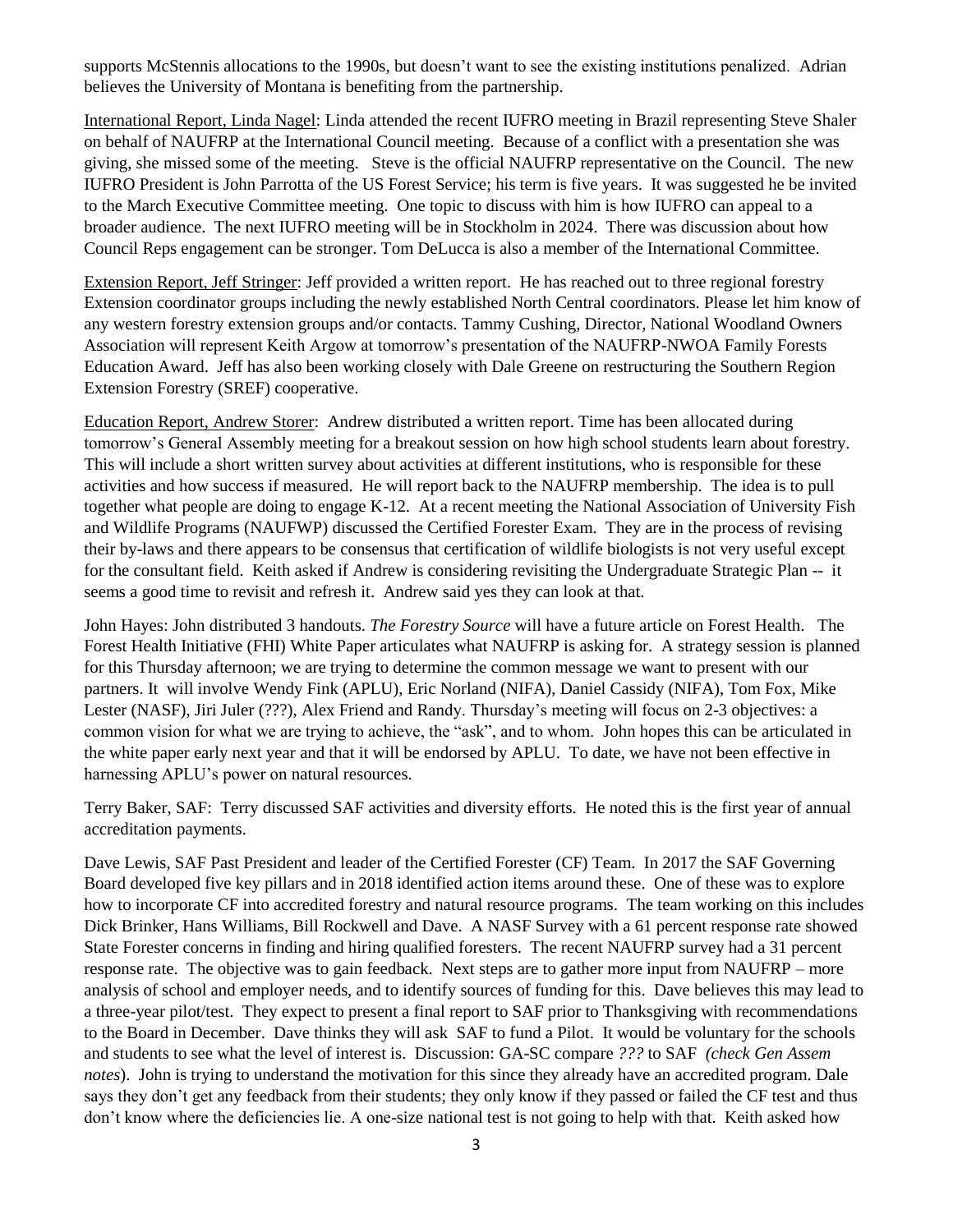closely aligned the test would be with core competencies? Dave said the test would equate to core competencies. David agrees a lot with Dale: if we don't get feedback it doesn't provide much value as an assessment tool. Hans thinks we would and it would be of value. Keith Gilles says California has a rigorous licensing exam. Keith Belli asked if SAF knows why there is a decline in certified foresters? Dave believes it is mainly retirements -- the pipeline is not there and it has not been well promoted by SAF. The CFs are artificially high because a lot were grandfathered in. Jeff is concerned about affordability. Dave said there is a practice exam and prep study guide book. David asked Dave what they want from NAUFRP and adds he believes a voluntary approach would be more acceptable.

NAUFRP BY-Laws Revision, Katy Kavanagh: Katy reviewed the proposed changes to the NAUFRP By-Laws which were last amended in 2012. Some of the changes include word smithing (i.e., 'programs' vs 'schools'), determination of who is actually a member (dues paying, one vote per institution), call for officer nominations. These proposed changes have been sent to the listserve as required 30 days in advance. Katy called for the Executive Committee to support adoption of the proposed NAUFRP By-Law changes; Keith Belli seconded. Discussion: Dale expressed appreciation to Katy for her efforts on this. David said much of this was to 'clean-up' the By-Laws; they may need some further work in time. The motion was adopted unanimously. It was clarified that these By-Law changes will be offered to the General Assembly upon the Executive Committee's recommendation.

## NIFA Updates:

Eric Norland discussed the NIFA move to Kansas City. Sixty employees have moved there; 46 remain in DC including the Director and national liaisons. A number (20-30) have been asked to extend their tenure temporarily with the agency. Only two of six Program Leaders have remained and two of six Specialists. Most of the financial people have left NIFA; contractors have been hired. All fiscal dollars have been allocated. The agency's top priority is re-hiring and re-constituting itself. Director Scott Angle has said they will be hiring about 180 positions. Eric noted that there was one agency Program leader position announcement sent out to see what the response would be and 600 applications were received. Kansas City is hiring about 5 people a week; concentration is on grants and agreements people. Six National Science Liaisons will remain in DC; they will have broad portfolios. Eric has the environment and natural resources portfolio with no program responsibility. He will continue to work with RREA. Daniel Cassidy will be the only one handling the McStennis program. NIFA will not look the same; there is no expectation that the science staff will be replaced. This is an opportunity to remake the agency. Congress has appropriated funds for 344 positions. Randy asked how a budget will be developed for next year. Who is handling this? Eric said not the Science Liaisons. Eric's impression is 95 percent of the budget is being handled by Director Angle. Eric Young asked about the future relationship of the National Science Liaisons with the USDA Chief Scientist. Eric's impression this will be on a different level.

Daniel Cassidy: Daniel has moved to Kansas City; staffing is very thin at this time. Latasha is moving to the US Forest Service; she is training a new specialist. Daniel is averaging 15 days to approve McStennis proposals (30 days is allowed). He believes the proposals he is seeing are 100 percent better than what they had been. The funds need to be spent down. Do not wait until the third quarter to let him know if you cannot spend it. The 1890 institutions have 2-3 repeat offenders. Daniel was asked if there is a plan for this problem. He says yes, but it has not been thought all the way through yet. McStennis funding is state, not institutional money. Eric said that last year they considered the idea of writing to the Governors to ask about designated institutions and at the same time provide information about who and how the money is being spent (or not). Daniel is proposing a deep data dive with a major focus area on graduate students -- dollars spent on faculty, students, supplies, needs. He needs the best and brightest stories about impacts – things that have changed practices, lives, ... Daniel is able to go back to 2006 in the data. Red and Daniel are to interface on this. Send impact information to Daniel (Terri to forward McStennis one-pagers she has gathered). Red suggested if Daniel/Eric pursue the plan to contact the Governors then include some of these impacts. Randy noted that since Eric and Daniel have been directly involved with the McStennis program their efforts have provided much needed structure and made it a better program. He thanked them for their efforts. Daniel asked NAUFRP about the status of setting up the data review